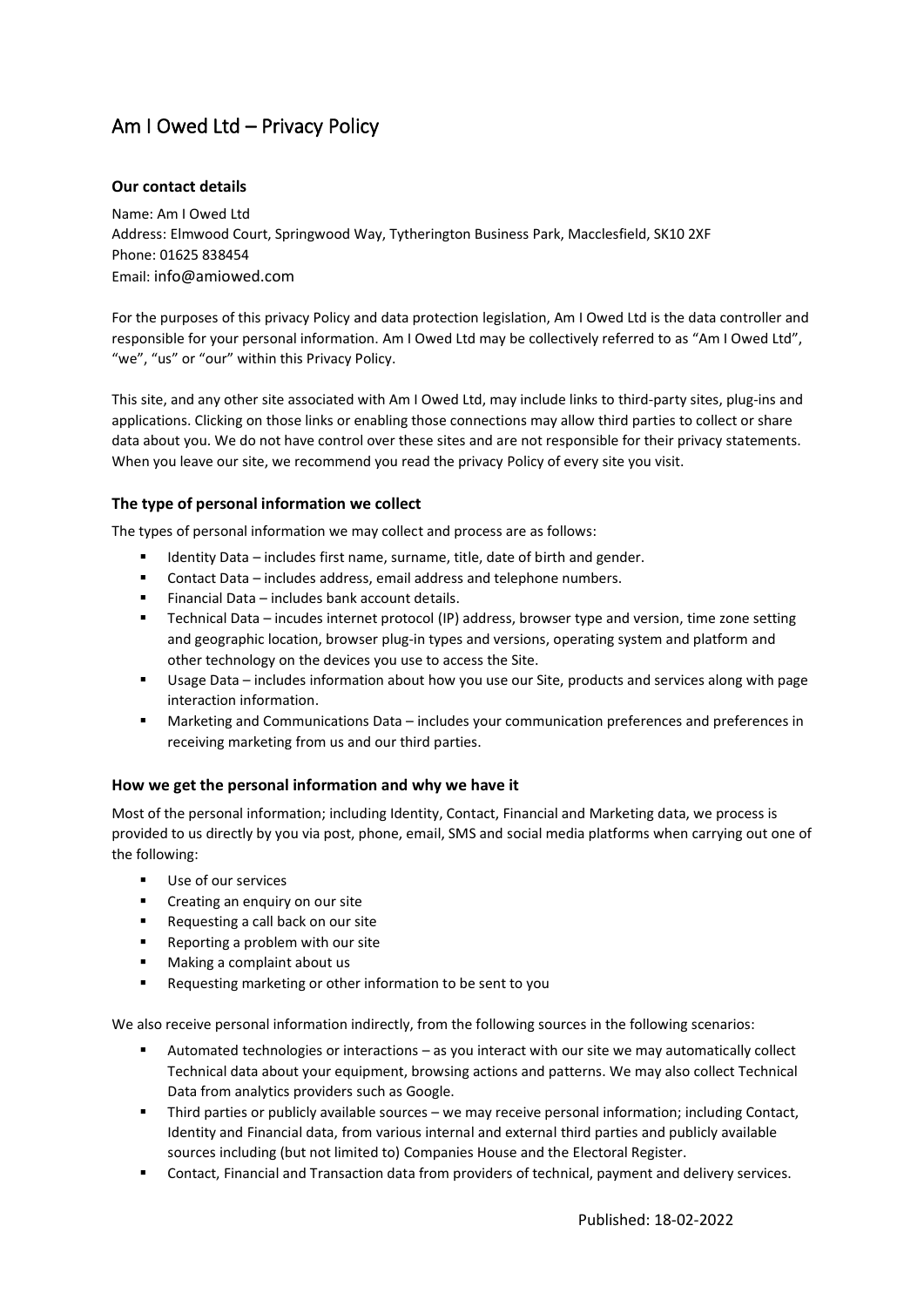■ Identity and Contact data from data brokers or aggregators with applicable consent.

We use the information that you have given us in the following circumstances:

- Where we need to fulfil the contract, we are about to enter or have entered, with you and carry out our service for you.
- Where we need to comply with a legal or regulatory obligation.
- Where we need to notify you of any changes to our services.
- Where we need to provide you with information related to our services and activities that you request from us, or that we feel may interest you where your rights do not override these interests.
- **■** Where it is necessary for our legitimate interests; or those of an associated third party, and your interests and fundamental rights do not override those interests. This includes processing for marketing, business development, statistical and management purposes.

Under the General Data Protection Regulation (GDPR), the lawful bases we rely on for processing this information are:

- A contractual obligation.
- A legal obligation.
- A legitimate interest.

Please note that we may process your personal information for more than one lawful basis depending on the specific purpose for which we are using your data. We may contact you via post, email, sms, social media and phone. You can choose to opt out of any of these methods of contact by emailin[g info@amiowed.com](mailto:info@amiowed.com) or informing any employee directly.

## **Third Parties**

We may share your personal information with third parties both internally and externally to help us carry out our service to you or where we have a legitimate interest in doing so. An explanation of what constitutes internal and external third parties is in the glossary below. We require all third parties to respect the security of your personal information and to treat it in accordance with the law. We do not allow our external thirdparty service providers to use your personal information for their own purposes, and only permit them to process your personal information for specified purposes and in accordance with our instructions. You can request the list of Third Parties we may share your information with by emailing [info@amiowed.com.](mailto:info@amiowed.com)

#### **How we store your personal information**

Your information is securely stored with our Third Parties acting as Data Processors for the purpose of carrying out our services to you. All data captured is stored in accordance with General Data Protection Regulation and the Data Protection Act 2018.

We will only retain your personal information for as long as necessary to fulfil the purposes we collected it for, including the purposes of satisfying any legal, accounting or reporting requirements. To determine the appropriate retention period for personal information, we consider the amount, nature and sensitivity of the personal information, the potential risk of harm from unauthorised use or disclosure, the purposes for which we process your personal information and whether we can achieve those purposes through other means along with the applicable legal requirements.

In some circumstances we may anonymise your personal data for research or statistical purposes. In these instances, we may use this information indefinitely without further Policy to you.

## **Your data protection rights**

Under data protection law, you have rights including: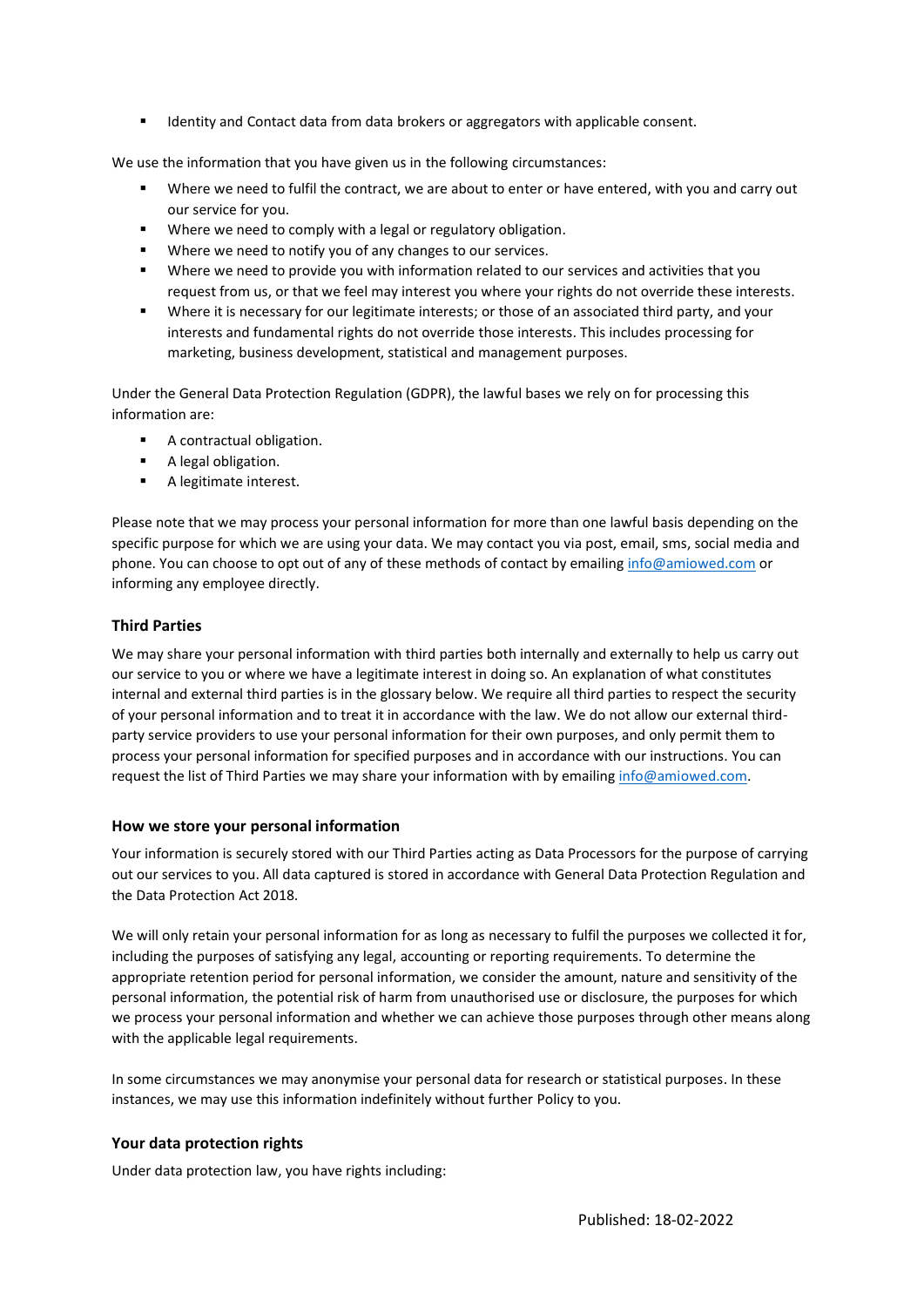- Your right of access You have the right to ask us for copies of your personal information
- **Your right to rectification** You have the right to ask us to rectify personal information you think is inaccurate. You also have the right for us to complete information you think is incomplete.
- **Your right to erasure** You have the right to ask us to erase your personal information in certain circumstances.
- Your right to restriction of processing You have the right to ask us to restrict the processing of your personal information in certain circumstances.
- **Your right to object to processing** You have the right to object to the processing of your personal information in certain circumstances.
- Your right to data portability You have the right to ask that we transfer the personal information you gave us to another organisation, or to you, in certain circumstances.

You are not required to pay any charge for the exercising your rights. If you make a request, we have one month to respond to you.

Please contact us at [info@amiowed.com](mailto:info@amiowed.com) or Am I Owed Ltd, Elmwood Court, Springwood Way, Tytherington Business Park, Macclesfield, SK10 2XF if you wish to make a request.

## **Cookies**

We collect information about your computer, including where available your IP address, operating system and browser type using a cookie filer. Cookies help us to improve our website and deliver a better and more personalised service. They enable us to personalise your experience on our website, speed up searches and help us select services or materials for inclusion on the website which may be of interest to you. It also allows us to monitor general traffic patterns and usage of our website to help us improve it. Most browsers accept cookies automatically, but you can usually amend these settings on your browser to prevent this automatic acceptance. If you choose not to receive cookies, you may not be able to use certain functionalities of our site.

We use a mixture of First and Third Party cookies. First party cookies are set directly by our website. Third Party cookies are set by a domain other than our website. We use Third Party cookies for processing capabilities, marketing and social media plugins.

#### **How to complain**

If you have any concerns about our use of your personal information, you can make a complaint to us in writing to Am I Owed Ltd, Elmwood Court, Springwood Way, Tytherington Business Park, Macclesfield, SK10 2XF or via email to [info@amiowed.com](mailto:info@amiowed.com).

You can also complain to the ICO if you are unhappy with how we have used your data. Their address is:

Information Commissioner's Office Wycliffe House Water Lane Wilmslow SK9 5AF

Helpline Number: 0303 123 1113 Website[: https://www.ico.org.uk](https://www.ico.org.uk/) 

## **Glossary**

**Personal Information –** Any information about an individual from which that person can be identified. It does not include data where the identity has been removed (referred to as 'anonymous data').